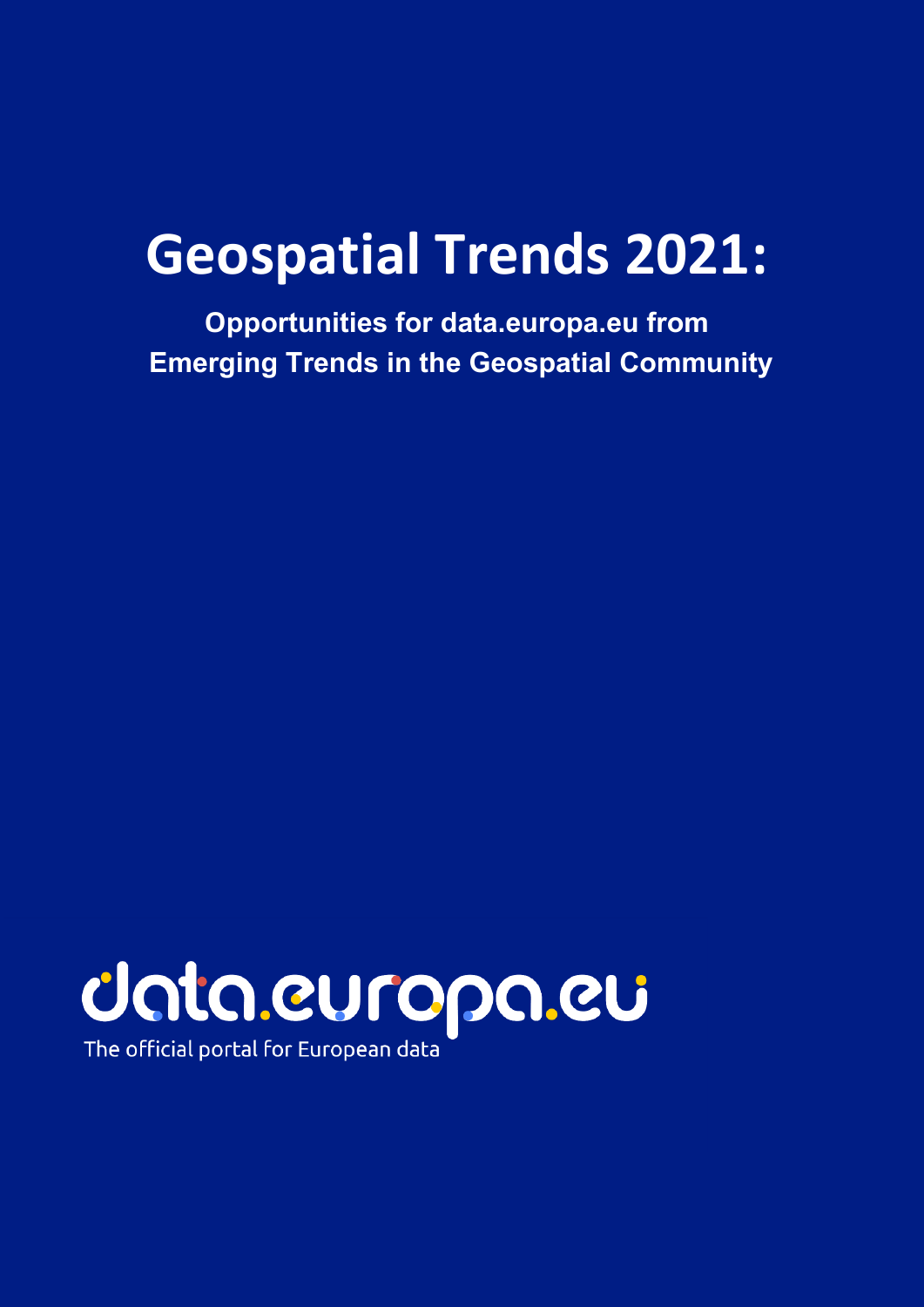



This study has been prepared by con terra and 52°North as part of data.europa.eu. Data.europa.eu is an initiative of the European Commission, implemented with the support of a consortium led by Capgemini Invent, including Intrasoft International, Fraunhofer Fokus, Agiledrop, OMMAX, con terra, 52°North, Timelex, Universidad Politécnica de Madrid, and the Lisbon Council. The Publications Office of the European Union is responsible for contract management of data.europa.eu.

For more information about this paper, please email info@data.europa.eu.

#### **Written by:**

Antje Kügeler (con terra) Email: [info@conterra.de](mailto:info@conterra.de) Dr. Simon Jirka (52°North) Email: [jirka@52north.org](mailto:jirka@52north.org)

Last update: 14-12-2021 www: <https://data.europa.eu/>

#### **DISCLAIMER**

By the European Commission, Directorate-General of Communications Networks, Content and Technology. The information and views set out in this publication are those of the author(s) and do not necessarily reflect the official opinion of the Commission. The Commission does not guarantee the accuracy of the data included in this study. Neither the Commission nor any person acting on the Commission's behalf may be held responsible for the use, which may be made of the information contained therein.

Luxembourg: Publications Office of the European Union, 2021 © European Union, 2021





The reuse policy of European Commission documents is implemented by the Commission Decision 2011/833/EU of 12 December 2011 on the reuse of Commission documents (OJ L 330, 14.12.2011, p. 39). Except otherwise noted, the reuse of this document is authorised under a Creative Commons Attribution 4.0 International (CC-BY 4.0) licence [\(https://creativecommons.org/licences/by/4.0/\)](https://creativecommons.org/licenses/by/4.0/). This means that reuse is allowed provided appropriate credit is given and any changes are indicated.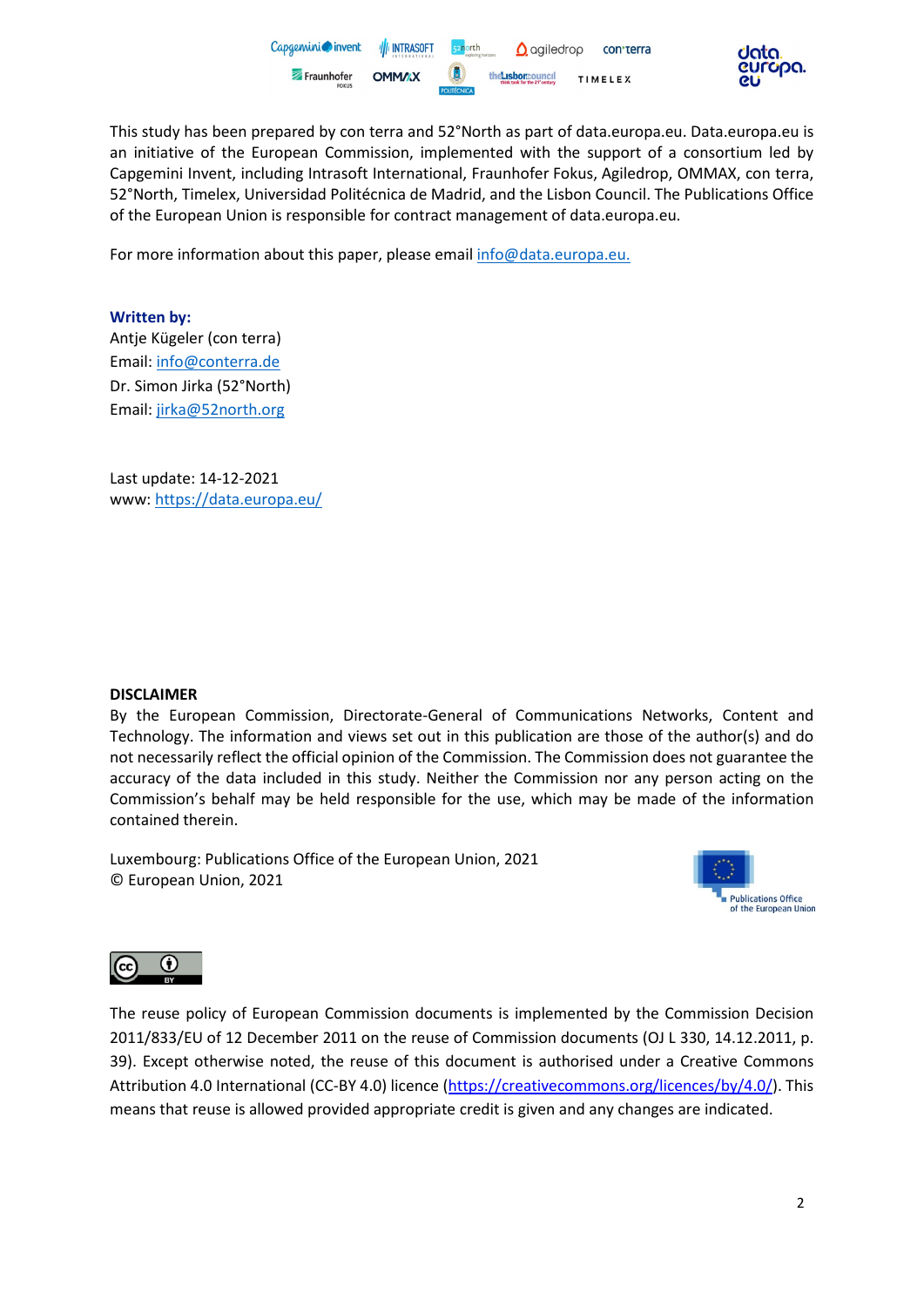

## 1 Introduction

The goal of data.europa.eu is to improve accessibility and promote the re-use of public sector information. The portal provides access to open data from international, EU, national and regional sources. This is done by collecting the metadata of public data made available across Europe in a process called "harvesting". Metadata is harvested both from open data portals and geodata portals and is made available on data.europa.eu.

Geospatial data contains information on properties or conditions that are linked to a position on earth. Looking at the geospatial context – the "where" – of a phenomenon will often uncover interesting correlations or revelations. It is an important feature of data.europa.eu to facilitate the discovery and access to open geospatial data sources.

Geospatial data has been identified as a type of high-value dataset (Annex 1 of Directive (EU) 20[1](#page-2-0)9/1024<sup>1</sup>), and a considerable number of data sources on the future data.europa.eu will contain geospatial references. There have been several standardisation efforts in recent years related to the publication of spatial data (e.g., W3C/OGC working group on Spatial Data on the Web<sup>[2](#page-2-1)</sup> and the new OGC API family of standards<sup>[3](#page-2-2)</sup>), which may lead to further ways of finding and using "spatial things" as well as new approaches for harvesting their metadata.

As part of the data.europa.eu mission to support European countries in increasing their open data maturity and promoting re-use, the adoption of new trends for publishing geospatial data will be monitored and their relevance for data.europa.eu will be explored on a yearly basis. The focus of this exercise is to identify opportunities from emerging trends in the geospatial community and explore how data.europa.eu can support and benefit from the new ways in which geospatial datasets are offered. The results are documented in this short report.

#### 2 Trends

In this report, a trend is understood to be a recognizable tendency or direction of development, or to quote the Cambridge Dictionary the "*general development or change in a situation or in the way that people are behaving*"[4](#page-2-3) .

Two major trends in publishing geospatial data that are relevant to data delivery and discovery were identified:

(1) A new generation of geospatial standards: OGC API family of the Open Geospatial Consortium (OGC), and

(2) High-value datasets (HVDs) and the Open Data Directive

<span id="page-2-0"></span><sup>1</sup> <https://eur-lex.europa.eu/legal-content/EN/TXT/?qid=1561563110433&uri=CELEX:32019L1024>

<span id="page-2-1"></span><sup>2</sup> <https://www.w3.org/TR/sdw-bp/>

<span id="page-2-2"></span><sup>3</sup> <https://ogcapi.ogc.org/>

<span id="page-2-3"></span><sup>4</sup> <https://dictionary.cambridge.org/dictionary/english/trend>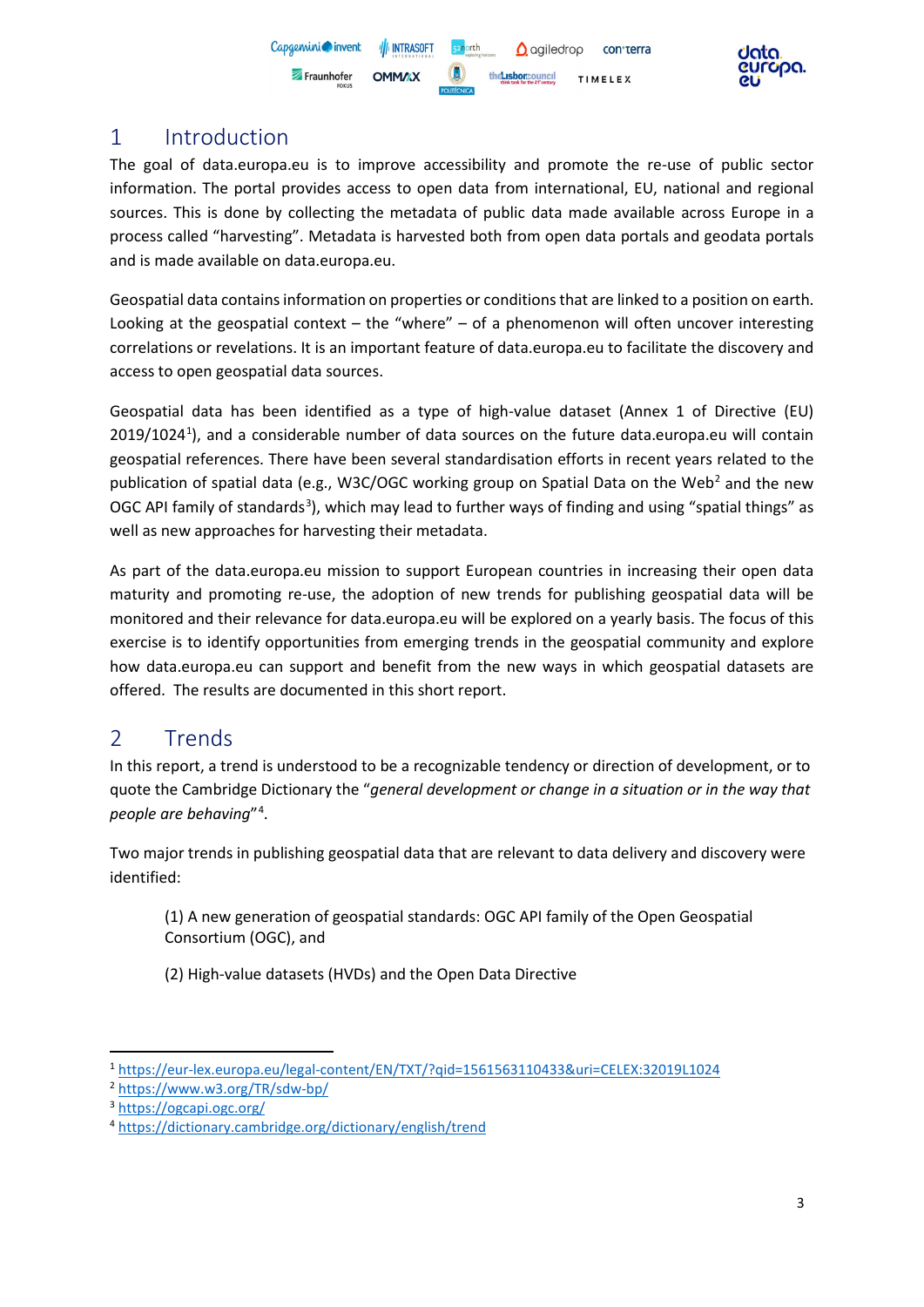

While there are other trends affecting the geospatial community (Copernicus, GAIA-X, European Data Spaces, Geospatial Knowledge Infrastructure, Digital Twin, Smart Cities, etc.) the two chosen topics seem especially relevant and tangible for data.europa.eu because they constitute a change in how geospatial data is published, delivered, and discovered. As these new options are adopted it can be expected that they will become relevant to data.europa.eu because of rising expectations that geodata made available in this way can also be found and accessed on data.europa.eu.

# 2.1 New Generation of Geospatial Standards

Interoperability standards for geospatial information are an important foundation to facilitate the discovery and sharing of (open) data resources. For example, interoperability standards address the following aspects:

- Common metadata: how to describe geospatial information?
- Common data formats: how to encode geospatial information?
- Common interfaces: how to discover and access geospatial information?

These standards are relevant to data.europa.eu:

- Common metadata formats enable the harvesting of information about available data sources.
- Common data formats and interfaces help users to work with these data sources and make functionality such as previewing geospatial data as part of data.europa.eu possible. The use of such common standards is a central element of the European INSPIRE directive and framework which is an important source of geospatial information for data.europa.eu.

Over the last years, there have been several activities in the standardisation community in order to advance the current standards to more mainstream, lightweight, and developer-friendly approaches. More specifically, there is a trend to move from XML/SOAP based patterns to REST and JSON-based solutions. This is reflected by a new generation of geospatial interoperability standards which are expected to help increase the acceptance of interoperability standards by lowering the necessary implementation efforts. The following paragraphs will describe both the OGC API family of standards and the OGC SensorThings API. Opportunities resulting from these developments for data.europa.eu are summarized in chapter [3.](#page-10-0)

# 2.1.1 OGC API Family

Based on the existing baseline of standards, such as the OGC Web Map Service (for viewing maps) or Web Feature Service (for downloading vector data), a new generation of standards is currently being developed. Modern web-based Application Programming Interfaces (APIs) are meant to be "implementer-friendly" so developers can use them even with limited preliminary knowledge.

These standards are based on mainstream IT/Web technologies and design patterns such as OpenAPI<sup>[5](#page-3-0)</sup>, REST and JSON.

<span id="page-3-0"></span><sup>5</sup> <https://github.com/OAI/OpenAPI-Specification>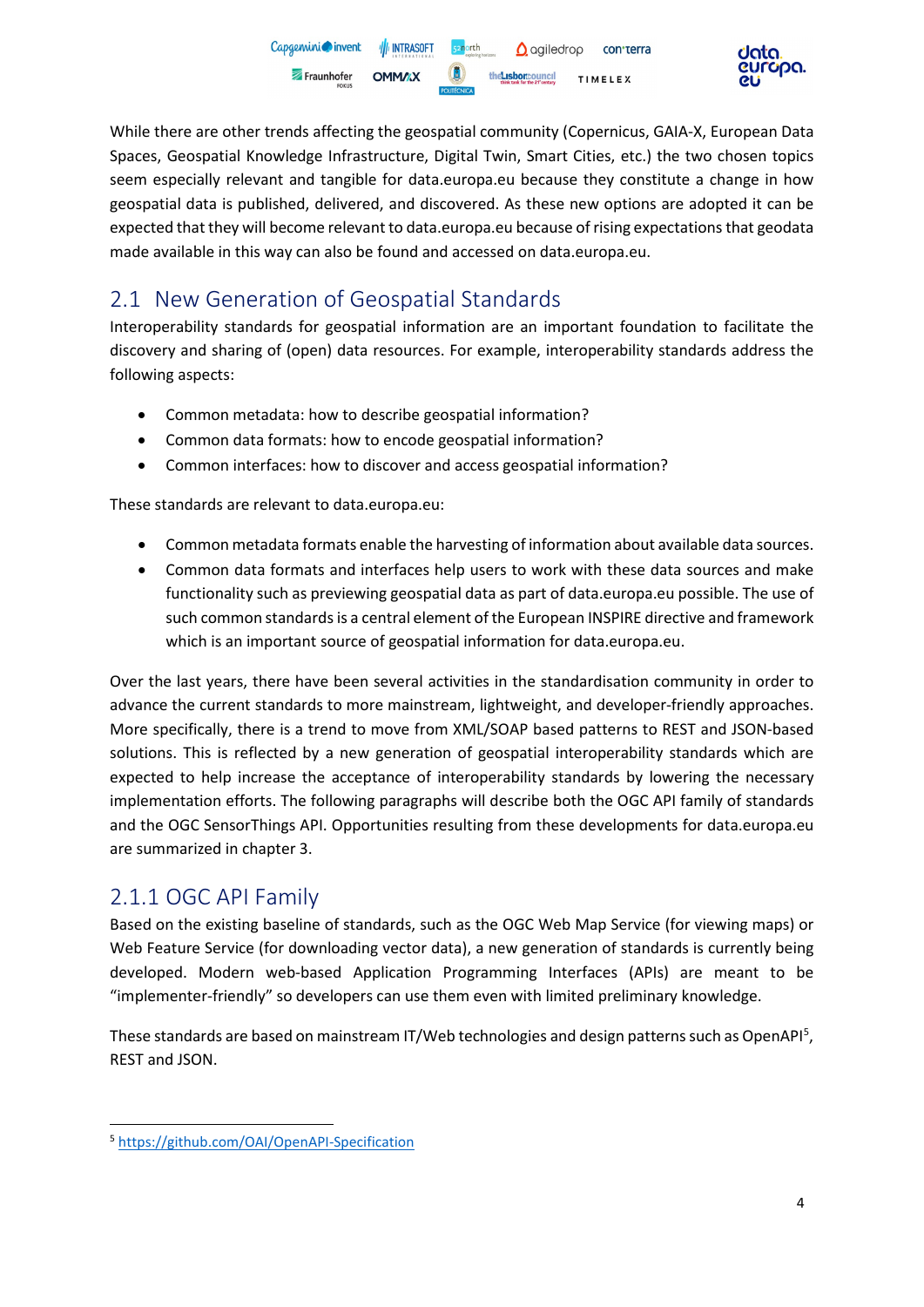

The result is the OGC API family of standards<sup>[6](#page-4-0)</sup>. Besides the common technological foundations, these standards will follow a common approach defined by the OGC API - Common specification<sup>[7](#page-4-1)</sup>.

The OGC API suite comprises several standards addressing different needs when building spatial information infrastructures:

- OGC API Features: Provision of vector data *(adopted)*
	- o part 1 (core)
	- o part 2 (coordinate reference systems)
- OGC API Maps: Provision of rendered maps *(in progress)*
- OGC Environmental Data Retrieval API: Access to environmental data *(adopted)*
- OGC API Records: Discovery of geospatial resources *(in progress)*
- OGC API Processes: Invoking the processing of geospatial data to derive, for example, further information products *(adopted)*

OGC API Features and OGC API Records are especially interesting for data.europa.eu and will be discussed in the following chapters. OGC API Features is already approved and gaining more and more acceptance so that it would be a valuable additional type of data source. While OGC API Records is not yet published as a standard, its impact towards new approaches for harvesting metadata may also become useful for data.europa.eu.

## 2.1.1.1 OGC API Features

The OGC API Features standard defines functionality for providing access to vector data. Thus, it can be considered a continuation of the functionality offered by the OGC Web Feature Service (WFS) standard. However, compared to the WFS standard, the OGC API Features offers more convenient functionality to explore and access the offered content.

For example, the OGC WFS standard strongly relied on XML-based data exchange. This made it rather difficult for users, to directly interact with such servers. Compared to this, the OGC API Features also supports the JSON- and HTML-based representation of content. The use of a common output format such as GeoJSON could be taken up by the geo-data visualisation of data.europa.eu, by also supporting visualisation of OGC API Features. Furthermore, the support of HTML output makes it possible, that users directly interact with OGC API Features servers by browsing through the available datasets. Relying on this functionality, data.europa.eu would be able to provide users with direct references, in order to explore the data available via an OGC API Features endpoint.

# 2.1.1.2 OGC API Records

Another element of interest from the OGC API family of standards is the OGC API Records. This standard is currently available as a draft<sup>[8](#page-4-2)</sup>. It will offer discovery functionality comparable to the OGC Catalogue standard (CSW).

<span id="page-4-0"></span><sup>6</sup> <https://ogcapi.ogc.org/>

<span id="page-4-1"></span><sup>7</sup> <https://github.com/opengeospatial/ogcapi-common>

<span id="page-4-2"></span><sup>8</sup> <http://docs.ogc.org/DRAFTS/20-004.html>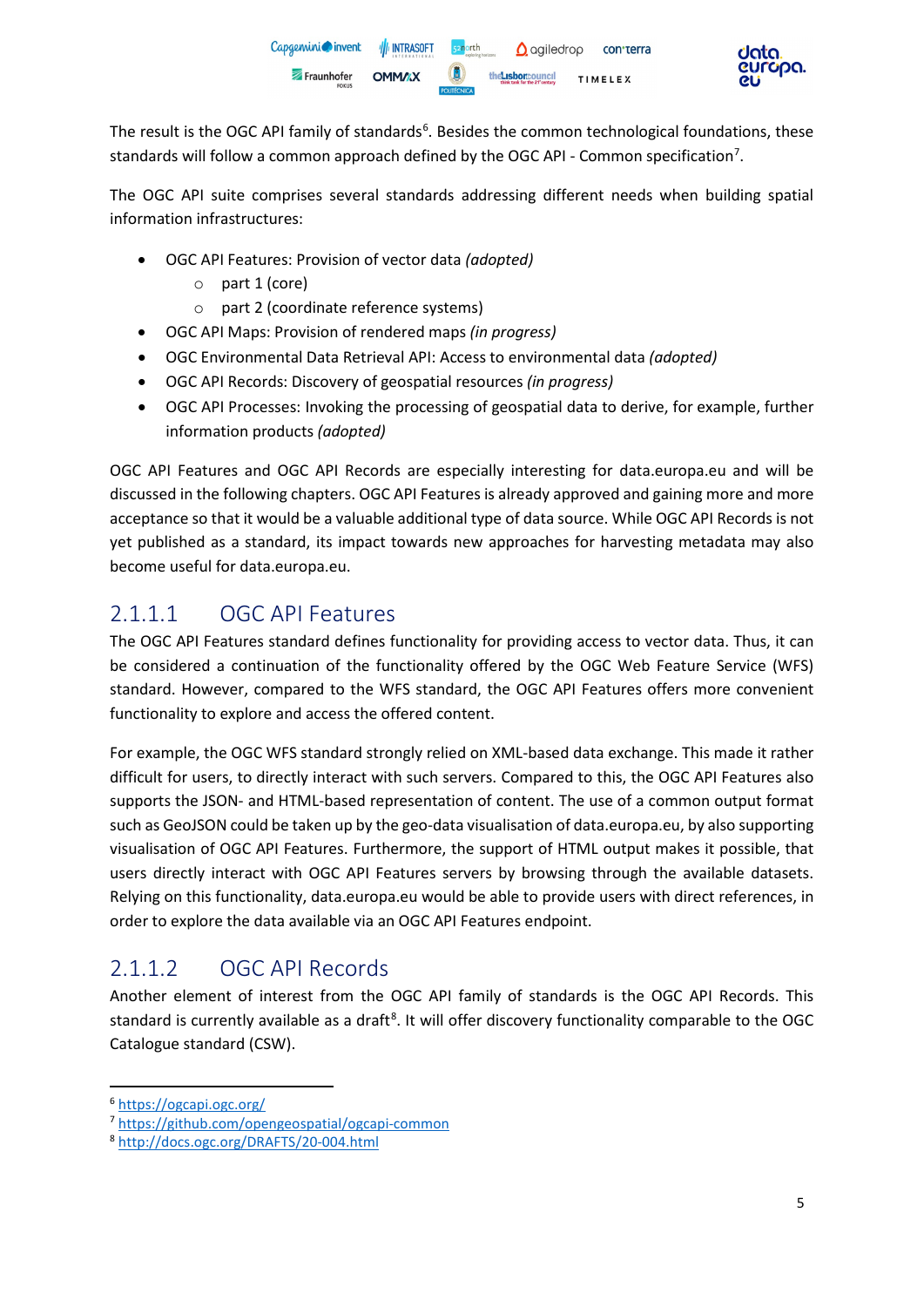

There are first activities within the INSPIRE community to develop a Good Practice for INSPIRE catalogue services based on the OGC API Records standard<sup>[9](#page-5-0)</sup>.

# 2.1.2 OGC SensorThings API

Another important development at the OGC is the SensorThings API standard<sup>[10](#page-5-1)</sup> which specifies an interoperable way to encode and provide access to observation (data streams) generated by sensors. This standard was already adopted in 2016. Thus, the core of this specification was developed before the OGC API family of standards was in the focus of the OGC community. As a result, there are several differences between the SensorThings API and those standards belonging to the OGC API family of standards. While both approaches rely on REST and JSON as base concepts, the SensorThings API follows the principles of the OData standard<sup>11</sup>. This results in several conceptual differences (OpenAPI) vs. OData) so that the SensorThings API is not considered a part of the OGC API family of standards, but for the future at least a partial harmonisation with the OGC API standards is foreseen.

Besides common functionality to create, read, update, and delete sensor resources (e.g., data streams, observations, etc.), it also offers an optional support of the MQTT protocol<sup>[12](#page-5-3)</sup> that allows a push-based transmission of sensor data (e.g., actively delivering new observations to subscribers as soon as they become available).

Since its adoption by the OGC, the SensorThings API specification has gained more and more acceptance. Thus, we can observe an increasing number of implementations of this standard. This has also resulted in an INSPIRE good practice document describing an approach for implementing an INSPIRE Download Service for observation data using the SensorThings API standard[13.](#page-5-4)

For data.europa.eu, this opens up a new option to integrate further sources of real-time data in addition to the data streams offered via instances of the CEF/FIWARE Context Broker.

## 2.2 Open Data Directive, High-value datasets and INSPIRE

The European Directive on open data and the re-use of public sector information (Open Data Directive)<sup>[14](#page-5-5)</sup> is also known by its previous short name: PSI Directive. The new title "Open Data Directive" emphasises that public bodies are expected to publish data in *open* formats. The Original PSI Directive was passed in 2003, first amended in 2013 and again in 2019. The objective of the 2019 recast of the Directive is to strengthen the EU's data-economy by increasing the amount of publicly funded data available for re-use.

The European Commission's description on the legislation (Directorate-General for Communications Networks, Content and Technology (2021), Communications Networks, Content and Technology

<span id="page-5-0"></span><sup>9</sup> <https://github.com/INSPIRE-MIF/gp-ogc-api-records>

<span id="page-5-1"></span><sup>10</sup> <https://docs.ogc.org/is/18-088/18-088.html>

<span id="page-5-2"></span><sup>11</sup> [https://www.oasis-open.org/committees/tc\\_home.php?wg\\_abbrev=odata](https://www.oasis-open.org/committees/tc_home.php?wg_abbrev=odata)

<span id="page-5-3"></span><sup>12</sup> <https://mqtt.org/>

<span id="page-5-4"></span><sup>13</sup> <https://inspire.ec.europa.eu/good-practice/ogc-sensorthings-api-inspire-download-service>

<span id="page-5-5"></span><sup>14</sup> <https://eur-lex.europa.eu/legal-content/EN/TXT/?qid=1561563110433&uri=CELEX:32019L1024>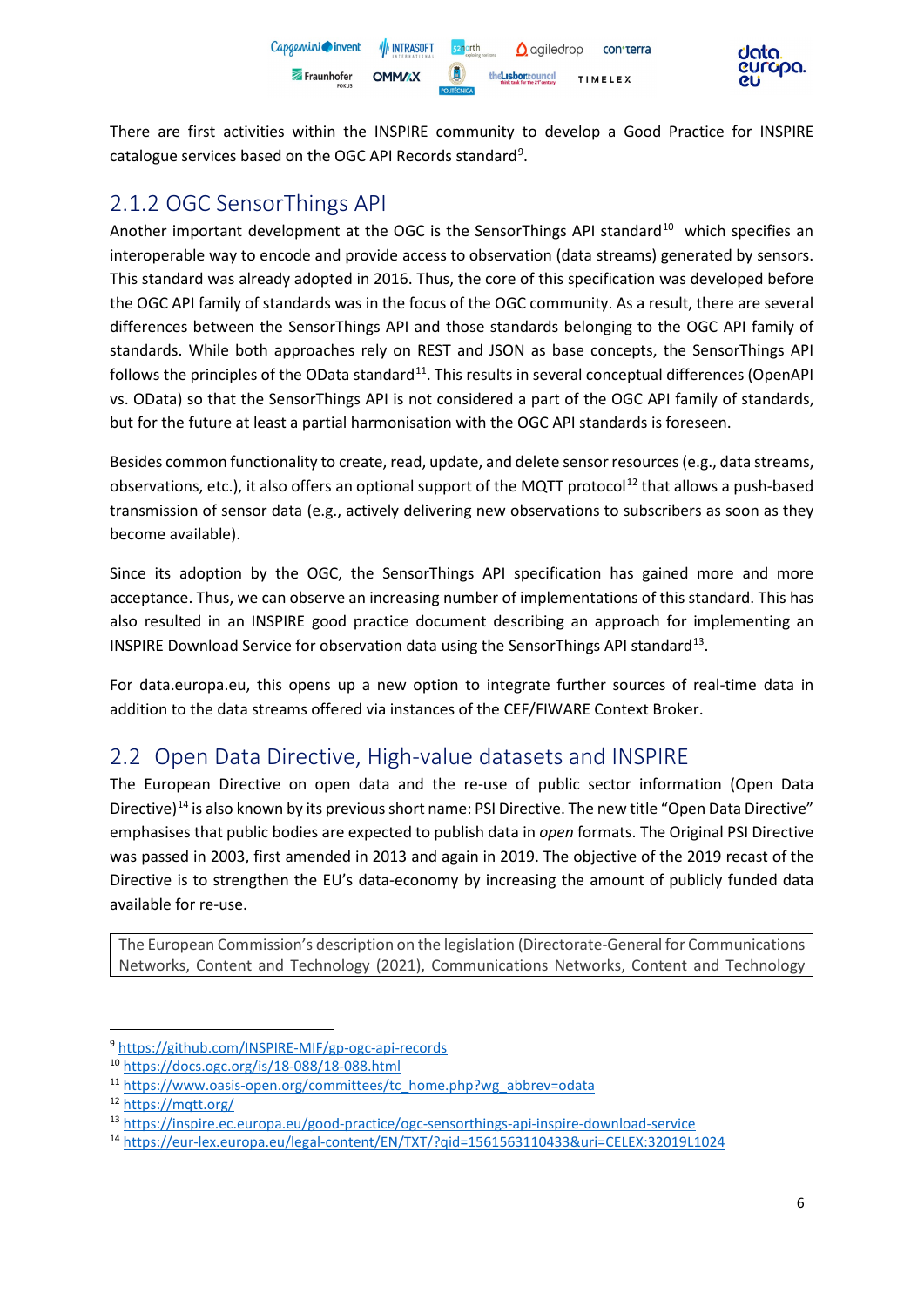

(2021): European legislation on open data<sup>[15](#page-6-1)</sup>) states that once transposed by the Member States, the new rules will:

- *"stimulate the publishing of dynamic data and the uptake of Application Programme Interfaces (APIs);*
- limit the exceptions which currently allow public bodies to charge more than the *marginal costs of dissemination for the re-use of their data;*
- *enlarge the scope of the Directive to:*
	- o *Data held by public undertakings, under a specific set of rules. In principle, the Directive will only apply to data which the undertakings make available for re-use. Charges for the re-use of such data can be above marginal costs for dissemination;*
	- o *Research data resulting from public funding – Member States will be asked to develop policies for open access to publicly funded research data. New rules will also facilitate the re-usability of research data that is already contained in open repositories.*
- *strengthen the transparency requirements for public–private agreements involving public sector information, avoiding exclusive arrangements."*

The Open Data Directive introduces the concept of "high-value datasets": These datasets are meant to be used to create value-added services to benefit society, the environment, and the economy. Highvalue datasets shall be made available for re-use:

- with minimal legal restrictions
- free of charge
- in a machine-readable format
- as a bulk download (where relevant)
- via suitable APIs

The European Commission is currently working on an implementing act which will define a list of specific high-value datasets. The Open Data Directive lists 6 thematic categories and possible examples as shown i[n Table 1.](#page-6-0)

<span id="page-6-0"></span>*Table 1: High-value datasets (Source: Open Data Directive (Directive (EU) 2019/1024), No. 66)*

| <b>Thematic Categories</b> | <b>Examples</b>                                                |  |  |  |
|----------------------------|----------------------------------------------------------------|--|--|--|
| Geospatial                 | Postcodes<br>$\bullet$<br>National and local maps<br>$\bullet$ |  |  |  |

<span id="page-6-1"></span><sup>15</sup> <https://digital-strategy.ec.europa.eu/en/policies/legislation-open-data>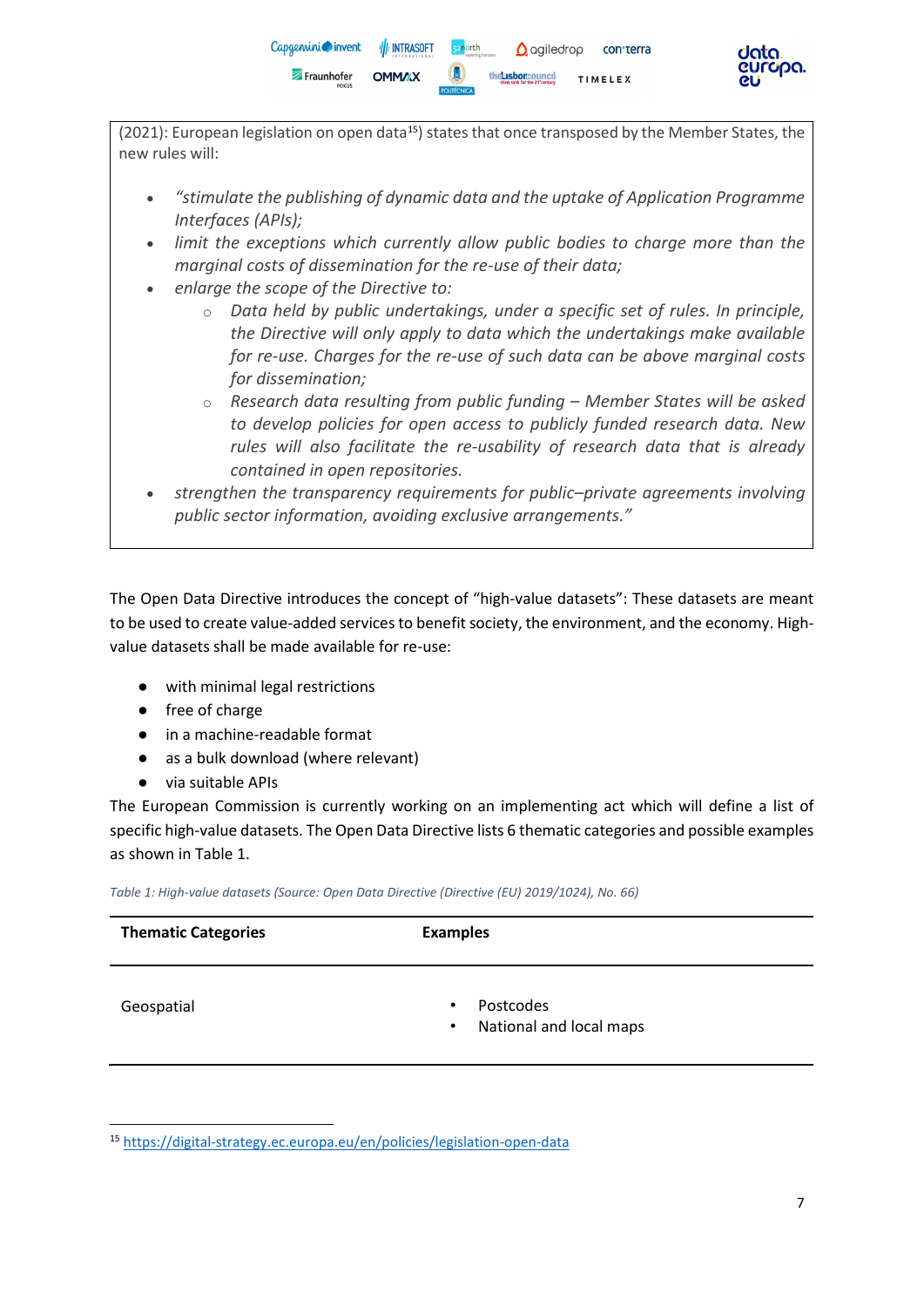| Capgemini invent<br><b>II</b> I <sub>I</sub> INTRASOFT<br>Fraunhofer<br><b>OMM/XX</b> | 52north<br>$\Omega$ agiledrop<br>con·terra<br>the Lisborcouncil<br>TIMELEX<br><b>POLITÉCNICA</b> | data.<br>cricoba.<br>CLi |
|---------------------------------------------------------------------------------------|--------------------------------------------------------------------------------------------------|--------------------------|
| Earth observation and environment                                                     | Energy consumption<br>Satellite images<br>٠                                                      |                          |
| Meteorological                                                                        | In-situ data from instruments<br>$\bullet$<br><b>Weather forecasts</b>                           |                          |
| <b>Statistics</b>                                                                     | Demographic indicators<br><b>Economic indicators</b>                                             |                          |
| Companies and company ownership                                                       | <b>Business registers</b><br>$\bullet$<br><b>Registration identifiers</b><br>٠                   |                          |
| Mobility                                                                              | Road signs<br>Inland waterways<br>٠                                                              |                          |

As the Open Data Directive does not provide the full list of high-value datasets and the implementing act is not yet published, the following excerpt from a recent report is especially interesting:

Kotsev A. et al (2021): "INSPIRE - A Public Sector Contribution to the European Green Deal Data Space, A vision for the technological evolution of Europe's Spatial Data Infrastructures for 2030<sup>[16](#page-7-0)</sup>", p. 60:

*"At the time of finalising this report (August 2021), the Commission is working on an implementing act on high-value datasets (with adoption expected between the end of 2021 and beginning of 2022) that will lay down the full list of high-value datasets. The implementing act will rely heavily on the INSPIRE Directive, both in terms of the actual datasets and their modes of provision (data formats, metadata information, licensing, etc.) for the definition of high-value datasets in the thematic categories Geospatial, Earth observation and environment and Mobility. Some datasets already made available by Member States data providers under several INSPIRE data themes (from all INSPIRE Annexes) falling under the three abovementioned categories will be also part of the high-value datasets."*

INSPIRE refers to *Directive 2007/2/EC Infrastructure for Spatial Information in Europe<sup>[17](#page-7-1)</sup> which was* adopted in 2007. The purpose of INSPIRE is to support environmental protection policy by improving the availability and accessibility of relevant geodata. Geographic information is perceived to be the key

<span id="page-7-0"></span><sup>16</sup> [https://publications.jrc.ec.europa.eu/repository/handle/JRC126319](https://eur04.safelinks.protection.outlook.com/?url=https%3A%2F%2Fpublications.jrc.ec.europa.eu%2Frepository%2Fhandle%2FJRC126319&data=04%7C01%7C%7C2c33125eef904ba6d0a008d9990ffd31%7C6e0bfede3fcb4518a16565dc14fe5620%7C0%7C0%7C637709116222263781%7CUnknown%7CTWFpbGZsb3d8eyJWIjoiMC4wLjAwMDAiLCJQIjoiV2luMzIiLCJBTiI6Ik1haWwiLCJXVCI6Mn0%3D%7C1000&sdata=XUPhJkAXEPFyNOmYzEs4RpdtxcfMzy%2BhqAVkL8pisgI%3D&reserved=0)

<span id="page-7-1"></span><sup>17</sup> <http://eurlex.europa.eu/JOHtml.do?uri=OJ:L:2007:108:SOM:EN:HTML>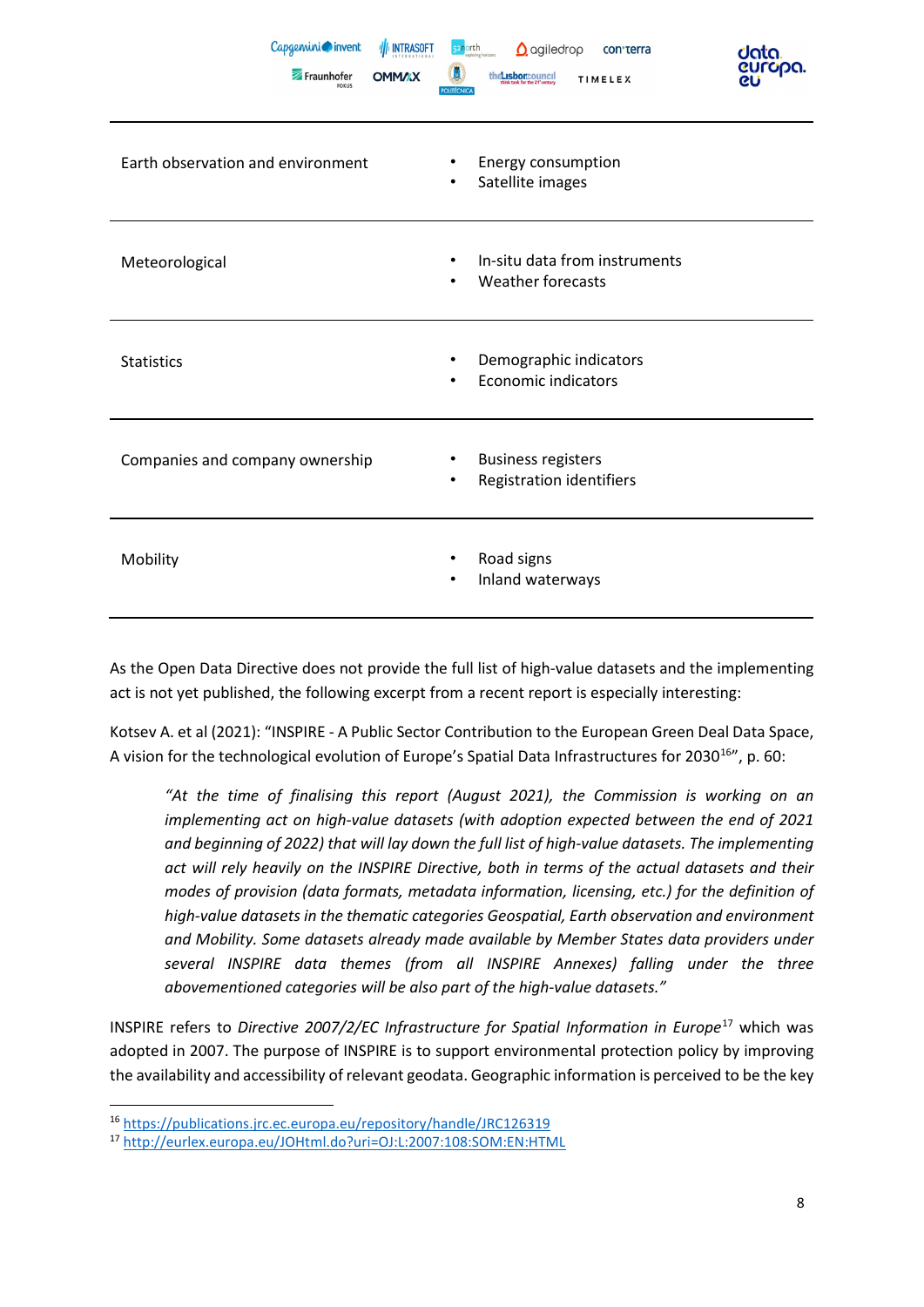

for good governance and decision making, so it needs to be readily and transparently available. As the impacts of pollution and other environmental issues do not stop at political borders, it makes sense that the effort is being made at the European level.

To support the INSPIRE Directive major effort is being made at the European level to harmonise and share data between administrations, and across borders. The INSPIRE Directive lists 34 data themes in its Annexes (see [Table 2\)](#page-8-0). Thus, geodata in scope of the directive are often referred to as "Annex themes".

| <b>Annex I</b>               | <b>Annex II</b> | <b>Annex III</b>                          |  |
|------------------------------|-----------------|-------------------------------------------|--|
| Coordinate reference systems | Elevation       | Statistical units                         |  |
| Geographical grid systems    | Land cover      | <b>Buildings</b>                          |  |
| Geographical names           | Orthoimagery    | Soil                                      |  |
| Administrative units         | Geology         | Land use                                  |  |
| Addresses                    |                 | Human health and safety                   |  |
| Cadastral parcels            |                 | Utility and Government services           |  |
| Transport networks           |                 | Environmental monitoring facilities       |  |
| Hydrography                  |                 | Production and industrial facilities      |  |
| <b>Protected sites</b>       |                 | Agricultural and aquaculture facilities   |  |
|                              |                 | Population distribution - demography      |  |
|                              |                 | management/restriction/regulation<br>Area |  |
|                              |                 | zones and reporting units                 |  |
|                              |                 | Natural risk zones                        |  |
|                              |                 | Atmospheric conditions                    |  |
|                              |                 | Meteorological geographical features      |  |
|                              |                 | Oceanographic geographical features       |  |
|                              |                 | Sea regions                               |  |
|                              |                 | Bio-geographical regions                  |  |
|                              |                 | Habitats and biotopes                     |  |

<span id="page-8-0"></span>*Table 2: List of INSPIRE data themes (Source: INSPIRE Directive (Directive (EU) 2097/2/EC)*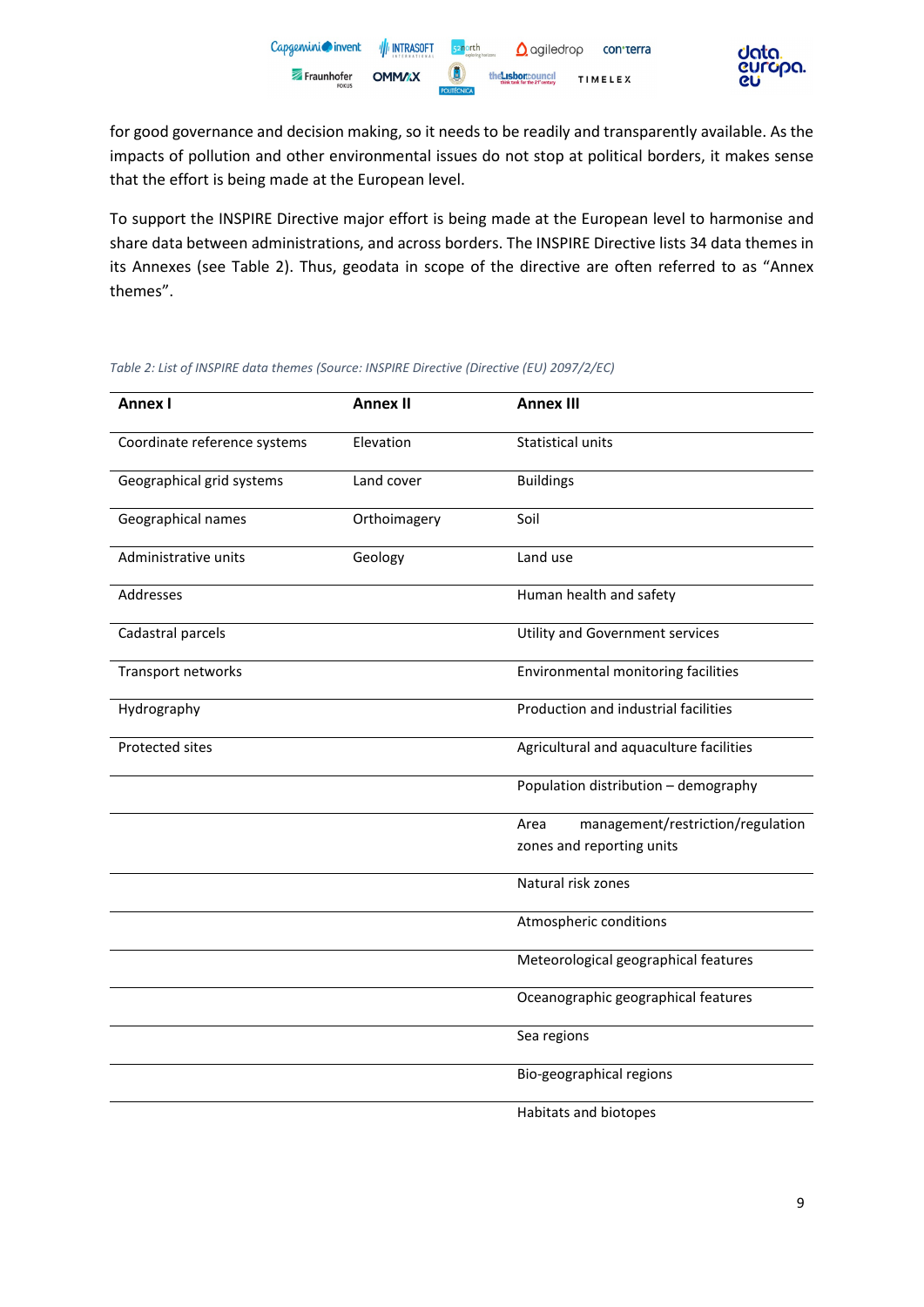| Capgemini invent           | <b>WINTRASOFT</b> | 52 north<br>$\Omega$ agiledrop                           | con <sub>terra</sub> | data.         |
|----------------------------|-------------------|----------------------------------------------------------|----------------------|---------------|
| Fraunhofer<br><b>FOKUS</b> | <b>OMM/XX</b>     | $\blacksquare$<br>the usboncouncil<br><b>POLITÉCNICA</b> | <b>TIMELEX</b>       | curopa.<br>CU |
|                            |                   |                                                          | Species distribution |               |
|                            |                   |                                                          | Energy resources     |               |
|                            |                   |                                                          | Mineral resources    |               |

In their article on the The State of Open Data<sup>[18](#page-9-0)</sup>, Davies et al (2019) note that while efforts on open geospatial infrastructures pre-date the advent of open data *"there are relatively weak links between the open geospatial and other open data communities. Stronger links could build critical capacity for spatial analysis within open data communities."*

Data.europa.eu offers the opportunity to strengthen the links between open data and geospatial data communities and promote the use of geospatial information within open data contexts.

Data.europa.eu harvests public sector data from open data portals and geoportals on the EU and national level but also from international, regional, local and domain-specific portals. Many of the geoportals include data published under the INSPIRE Directive, so a high overlap can be expected for the high-value datasets thematic categories "Geospatial", "Earth observation and Environment" and "Mobility". Once the implementing act on high-value datasets is published, it will be interesting to find ways to showcase the relevant geodata already accessible via data.europa.eu. For the future it can be expected that more data will be published as more data is now within the scope of the Open Data Directive and the publishing of dynamic data and geodata via APIs is encouraged.

<span id="page-9-0"></span><sup>18</sup> <https://library.oapen.org/handle/20.500.12657/24884>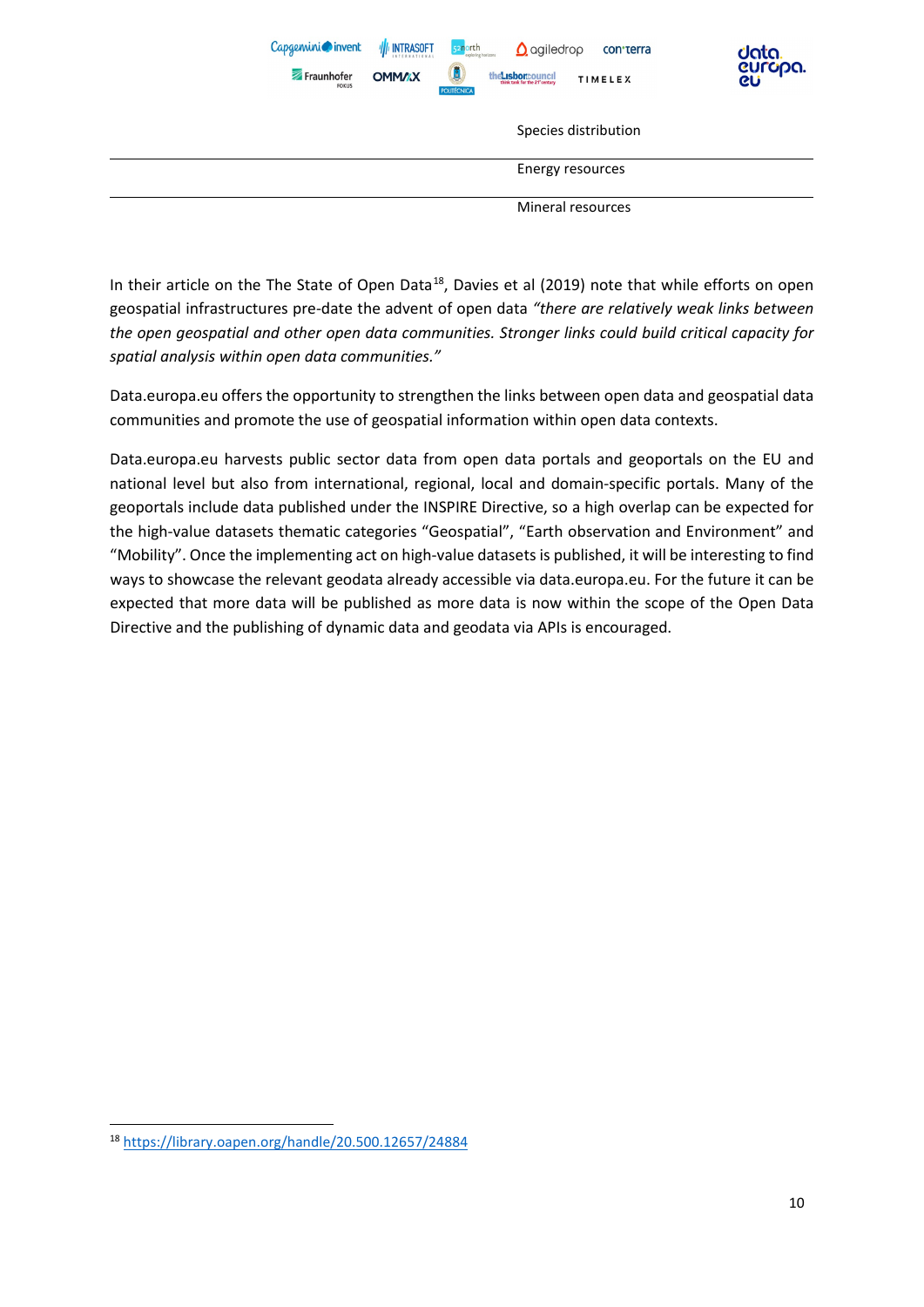



## <span id="page-10-0"></span>3 Conclusions and Key Points of Attention

As a result of our analysis, we see especially the following potential work items that would be useful for further advancing data.europa.eu:

**1. Investigate the integration of OGC API Features endpoints as part of the data.europa.eu geovisualisation**

Next steps and timeframe:

- When?
	- o During 2022
- Topics to investigate:
	- o How are OGC API Features endpoints currently described in geo-metadata harvested for data.europa.eu?
	- $\circ$  How can the geospatial visualisation component display the content offered by OGC API Features endpoints in a user friendly manner?
- **2. Investigate the inclusion of the OGC API standards and the SensorThings API and how they can be represented as dedicated service types on data.europa.eu**
	- When?
		- o During 2022
	- Topics to investigate:
		- o In which way shall content offered by SensorThings API instances be made discoverable via data.europa.eu?
		- $\circ$  Shall it be possible to discover individual data streams or is it better to just discover the server instances as a whole?
		- o How can the metadata describing a SensorThings API instance be mapped to DCAT-API?
- **3. Investigate how metadata from OGC API Records endpoints can be efficiently harvested** Next steps and timeframe:
	- When?
		- o After OGC API Records has been published (it currently has a draft status)
	- Topics to investigate:
		- o When are the first OGC API Records catalogues available for harvesting?
		- o Will INSPIRE recommend Member States to switch from CSW to OGC API Records?
		- o Are there benefits in adding OGC API Records to the supported endpoints for the geoharvester?
- **4. Advance the geo-visualisation component in order to support the OGC SensorThings API standards as a further source of real-time data**
	- When?
		- o After an approach is available how content of SensorThings API instance shall be described (see above)
	- Topics to investigate: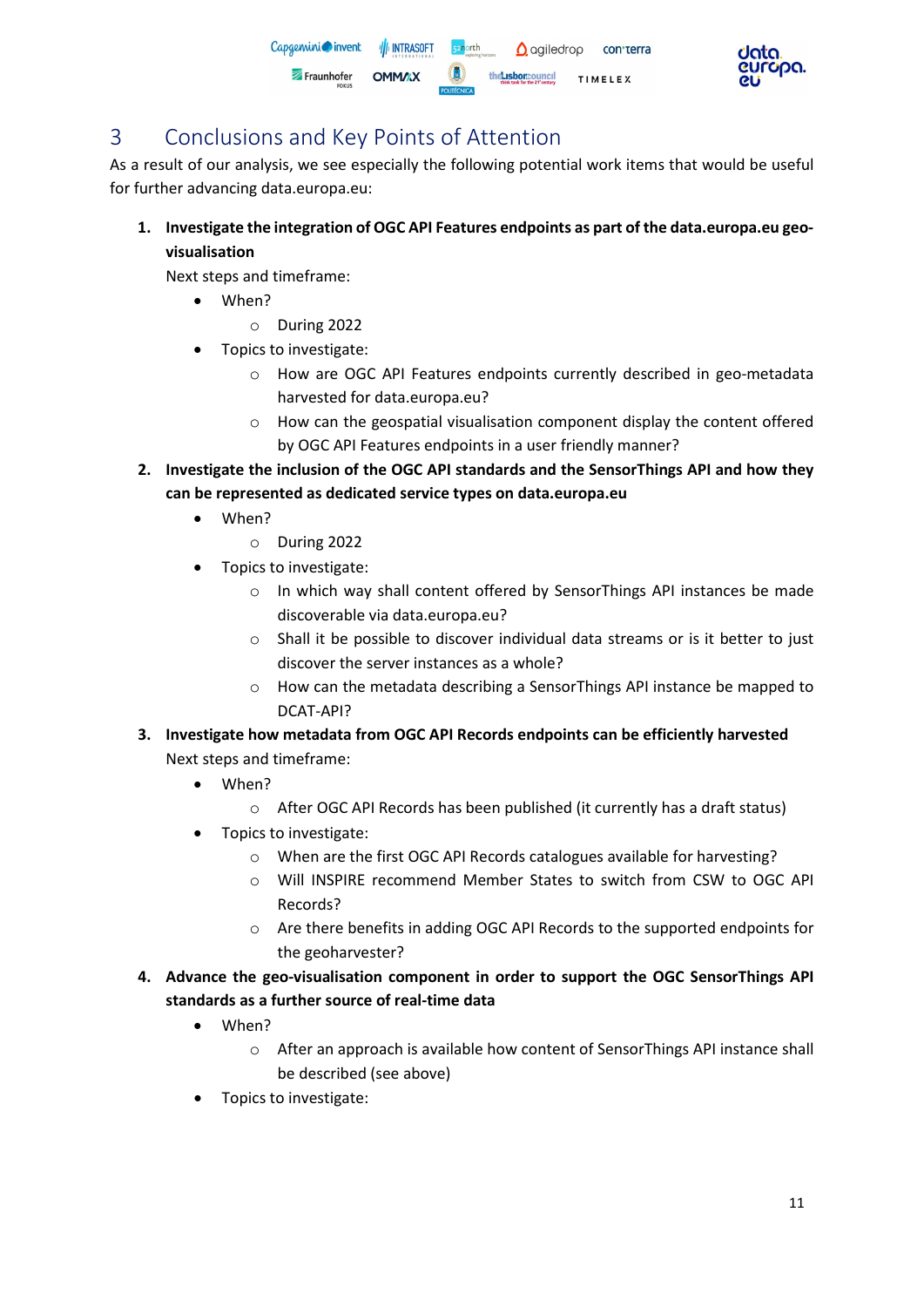Capgemini invent **III**I<sub>I</sub> INTRASOFT **A** ogiledrop contrerra Fraunhofer **OMMAX** the Lisboncounci **TIMELEX** 



- o How can the preview of SensorThings API instances be supported in the geospatial data visualisation?
- o Which data should be visualised (e.g., sensor locations, latest measurements, timeseries of histrocial measurements)?
- o Are there conceptual changes necessary in order to accommodate the preview of the SensorThings API (e.g., new workflows for data selection)?

#### **5. Investigate ways to support finding and accessing high-value datasets**

Next steps and timeframe:

- When?
	- o Implementing act on high-value datasets is passed
	- o Member States have started publishing high-value datasets (or declared already published geodata as high-value datasets)
	- o INSPIRE geoportal has launched new feature to browse/view HVD
- Topics to investigate:
	- o How do the Member States publish and describe high-value datasets?
	- $\circ$  What insights does the planned new feature of the INSPIRE geoportal<sup>[19](#page-11-0)</sup> to browse/view geospatial HVDs offer to users? How many datasets can be discovered in this way? Can this approach help users locate geospatial HVD from authorative governmental sources?
	- o What are user expections for data.europa.eu in regards to finding and accessing HVDs?
	- o Are there specific user expections for data.europa.eu in regards to finding and accessing *geospatial* HVDs?
	- o Is there a need for data.europa.eu academy training in regards to HVD, e.g. explaining the relationship between INSPIRE annex themes (see [Table 2\)](#page-8-0) and HVD (see [Table 1\)](#page-6-0)?

<span id="page-11-0"></span><sup>19</sup> <https://inspire-geoportal.ec.europa.eu/>